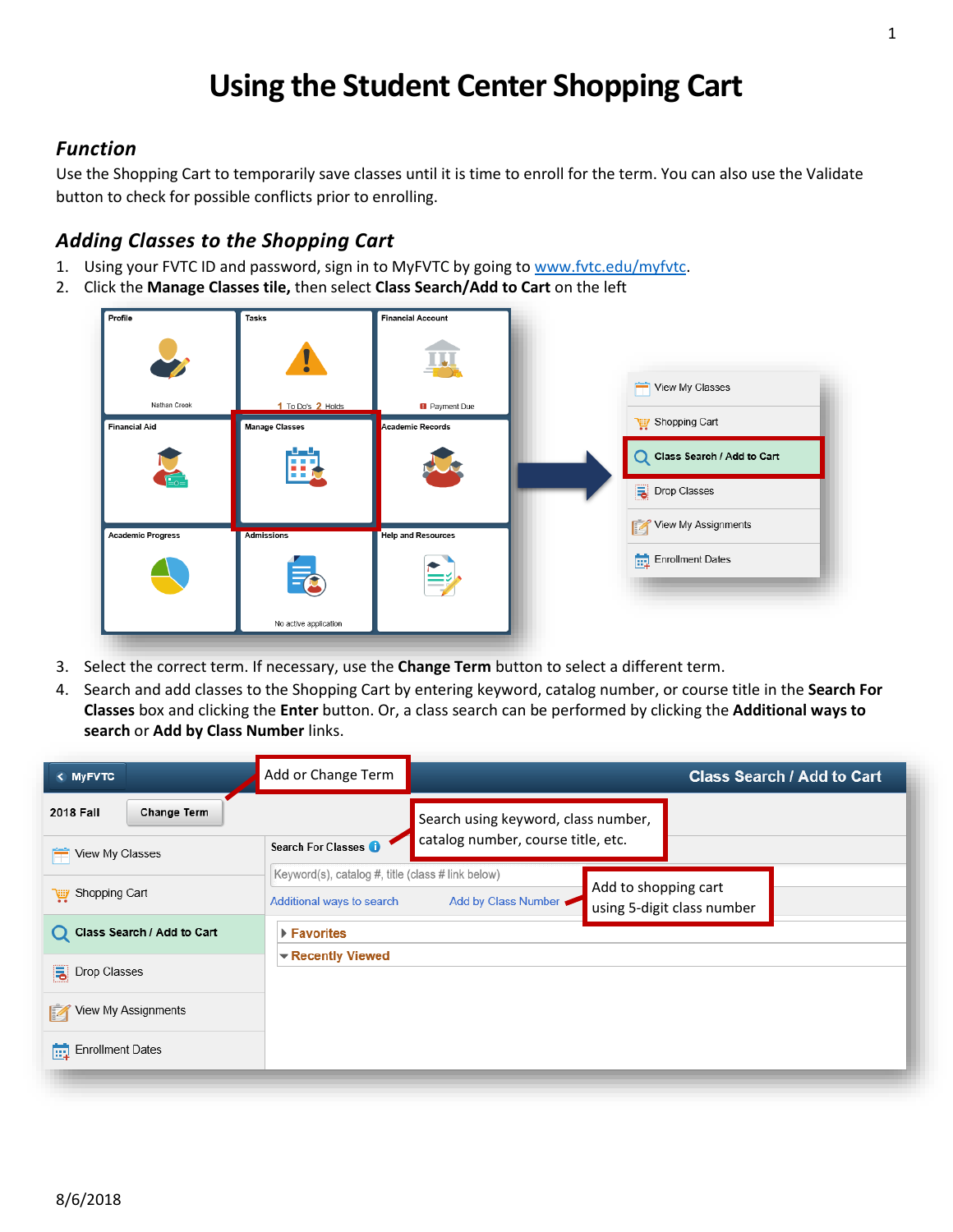5. You now have the option to narrow the results by selecting filters on the left side of the page. This allows you to search by specific criteria such as days of the week or mode of instruction. It also gives you the option to narrow results by campus.

| <b>Class Search</b>                                |                                                                                       | <b>Class Search Results</b> |
|----------------------------------------------------|---------------------------------------------------------------------------------------|-----------------------------|
| Class Status                                       | <b>View Search Results</b>                                                            |                             |
| <b>Open Classes Only</b><br>Wait List Classes Only | 1 Course with keyword: 10801195                                                       |                             |
| Academic Session<br>Regular                        | <b>COMMUNIC 10801195</b><br>Written Communication - TEST<br>6 Class Options Available |                             |
| $\overline{\phantom{a}}$ Campus                    |                                                                                       |                             |
| <b>Appleton Campus</b>                             |                                                                                       |                             |
| <b>Chilton Regional Center</b>                     |                                                                                       |                             |
| <b>Clintonville Regional Center</b>                |                                                                                       |                             |
| <b>Oshkosh Riverside Campus</b>                    |                                                                                       |                             |
| More                                               |                                                                                       |                             |

- 6. Once you have narrowed your search, you can select the course.
	- Basic information about each class, such as meeting dates and times will display.
	- Even move information about the class can be found by selecting the class number, highlighted in blue. This link will show requisite, textbook, and meeting information.
	- Some classes will have additional meeting times. Select **View all required meeting times** to view the complete schedule for the class.
- 7. Click **Add to Cart** to add the class to your shopping cart.

| Select a class option |               |         |                                  |                         |                                                         |                      | <b>Selected Filters</b>            | 19 options |
|-----------------------|---------------|---------|----------------------------------|-------------------------|---------------------------------------------------------|----------------------|------------------------------------|------------|
| Option                | <b>Status</b> | Session | Class                            | <b>Meeting Dates</b>    | Days and Times                                          | Room                 | <b>Seats</b>                       |            |
| Add to Cart           | Open          | Regular | 50671 In Person Classroom        | 08/23/2018 - 12/13/2018 | Thursdav<br>2:30PM to 5:20PM                            | G233 Appleton Campus | Open Seats 21 of 23                |            |
| Add to Cart           | Wait List     | Regular | 50670 In Person Classroom        | 08/24/2018 - 12/14/2018 | Fridav<br>11:30AM to 2:20PM                             | G219 Appleton Campus | Waitlist Available Places 12 of 12 |            |
| Add to Cart           | Closed        | Regular | 50669 Hybrid: In-Person & Online | 08/27/2018 - 12/17/2018 | Flexible<br>Flexible<br>View all required meeting times | G219 Appleton Campus | Closed                             |            |

8. After you confirm you would like to submit, you will receive confirmation the class has been added to your shopping cart-the shopping cart does not mean you are done registering. From here you can **Add More Classes to Cart/Search**, or select **Shopping Cart-Complete Enrollment** to finish the enrollment process.



#### *Using the Validate Button*

The Validate button checks for possible conflicts prior to enrolling.

1. Place a check in the box in the **Select** column for each class and click the **Validate** button. Errors are indicated by a red X in the Status column. Classes which are okay to add are indicated by a green check mark in the Status column.

| Select Availability<br><b>Description</b><br>Preferences<br><b>Class</b><br>Room<br><b>Days and Times</b><br><b>Units</b><br>Session<br>Instructor<br><b>Seats</b><br><b>Type A 20374</b><br><b>Open Seats</b><br>Change<br>SOC STY 10809166 Intro to Ethics: Theory & App<br><b>HYBRID HYBRID</b><br>Staff<br>3.00<br>Flexible<br>Regular<br>Open<br>18 of 20<br>Preferences<br>View all required meeting times | <b>Your Shopping Cart</b> |  |  |  |  | Enroll<br><b>Delete</b> | Validate |
|------------------------------------------------------------------------------------------------------------------------------------------------------------------------------------------------------------------------------------------------------------------------------------------------------------------------------------------------------------------------------------------------------------------|---------------------------|--|--|--|--|-------------------------|----------|
|                                                                                                                                                                                                                                                                                                                                                                                                                  |                           |  |  |  |  |                         |          |
|                                                                                                                                                                                                                                                                                                                                                                                                                  |                           |  |  |  |  |                         |          |